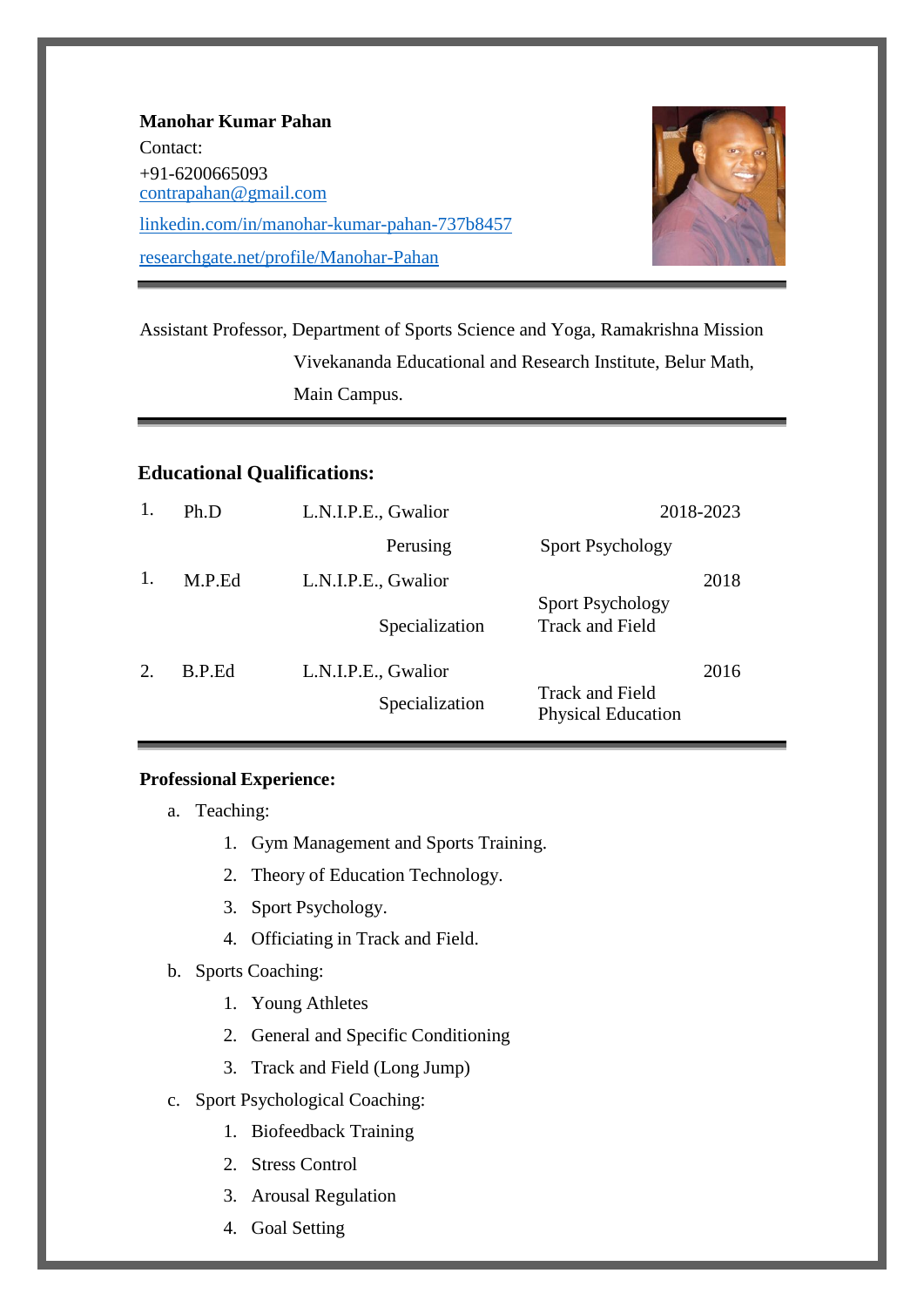#### d. Officiating:

- 1. Track and Field (Technical Officer Field Events)
- 2. Track and Field (Judge Field Events)

### e. Research:

- 1. A Case Study on: Effect of Biofeedback Training on Stress and Performance of Track and Field Athletes.
- 2. A Review Study on: Analysing Long Jump Performance in Respect to international and Indian Athlete.
- f. Research Publication:
	- 1. Kinematic Analysis of Instep Kick in Soccer Related to Ball Velocity. *(Yendrembam Nepoleon, A.S. Sajwan, M.K. Pahan)*
	- 2. Comparative Study of Personality Among Unmarried and Married Female Athletes. *(Bhawna Bhagel, Nibu R. Krishna, Manohar Kumar Pahan)*

### **Achievements:**

- 1. Qualified Federation State Technical Officer Examination, January 2016.
- 2. Qualified National Eligibility Test in Physical Education, 2018, 2019 and 2020.

# **Sports Participations:**

- 1. Ranchi District Rifle Shooting Championship, 2021.
- 2. Olympic Inspirational Run, 2016.
- 3. All Indian University Games in Athletics, 2013.
- 4. Participation in  $8<sup>th</sup>$  Jharkhand State Inter District Athletics Championship, 2012.
- 5. Participation in 6<sup>th</sup> Jharkhand junior Athletics Championship, 2011.

#### **Research Interest:**

- 1. Enhancing athletic performance by various psychological skill training.
- 2. Tribal population and sporting performance.
- 3. Identification and assessment of sporting talent based on sport psychological background.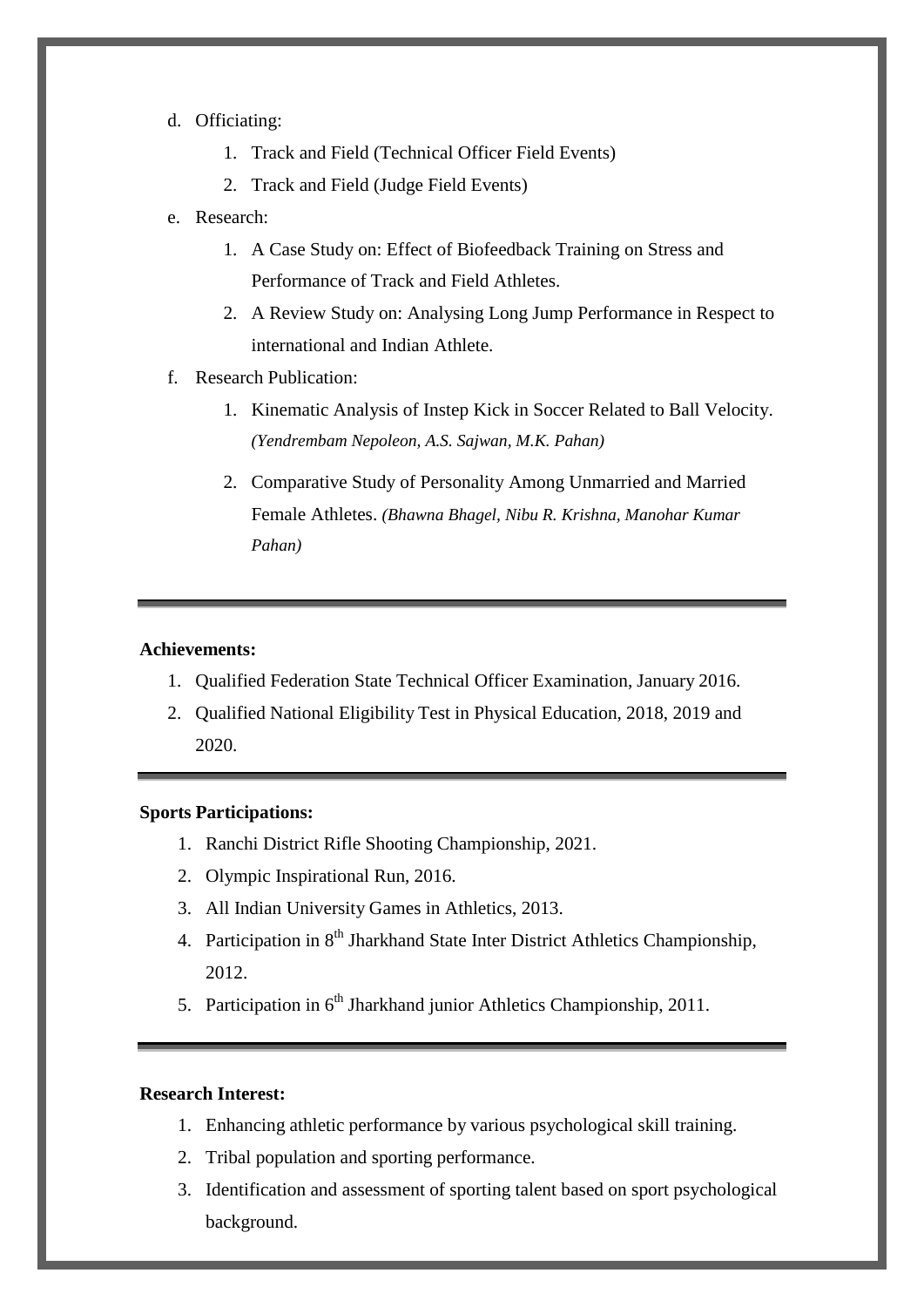- 4. Psychological profiling of sportsperson of different game discipline, playing position, gender and age category.
- 5. Involvement of latest research gadgets and tools for betterment of athletes.

### **On-Going Research:**

- 1. Sports psychological assessment among sportsperson of Jharkhand in ten different sport disciplines.
- 2. Psychological profiling of married and unmarried national women sportsperson of India.
- 3. Development of sport psychological test battery for screening of young sportsperson.

# **Expertise in:**

- 1. Implementing biofeedback training for stress control and arousal regulation for sportsperson.
- 2. Psychological skill training.
- 3. Coaching of track and field athletes (jump events).
- 4. Test and assessment of sportsperson of different discipline.
- 5. Talent identification and development based on sports psychological background for long term athletic development.
- 6. Managing human high performance laboratory.

### **Volunteer Service:**

- 1. Imparting psychological skill training to trainees of archery, badminton and hockey of Ranchi district.
- 2. Assessment of psychological playing ability of young and junior sportsperson of Jharkhand.